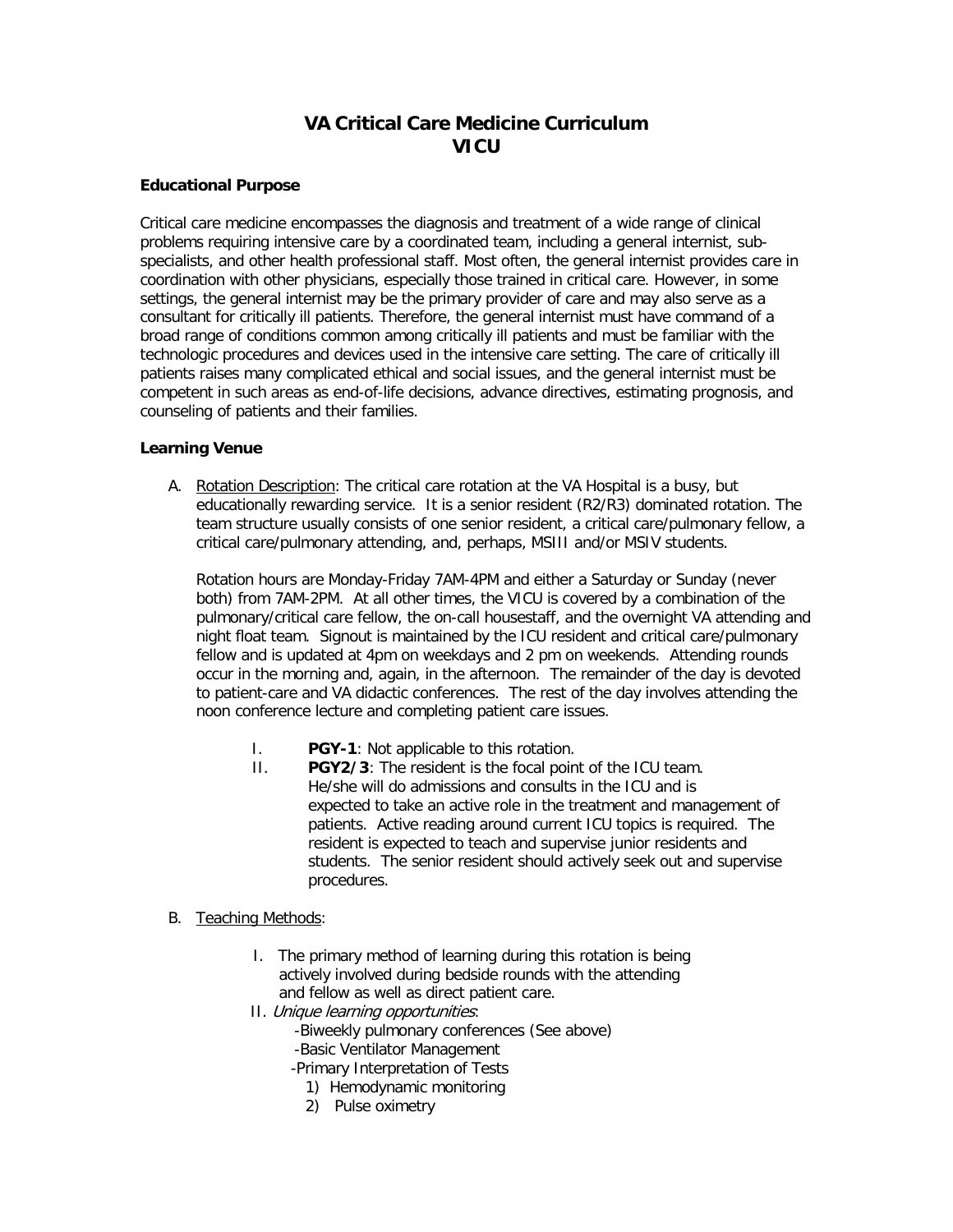- 3) Telemetry monitoring
- **-**Ordering and Understanding Tests
	- 1) Bronchoscopy
	- 2) Computed tomography, magnetic resonance
		- imaging of chest, abdomen, brain
	- 3) Echocardiography
	- 4) Electroencephalography
- -End of life issues
- III. Patient characteristics: Expect to see patients of any Age 18 years and up usually with medical related issues and occasionally post surgical patients.
- IV. Mix of disease/Core topics
	- Acute abdominal pain
		- Acute chest pain
		- Acute intoxication
		- Acute liver failure
		- Acute renal failure
		- Altered mental status, coma
		- Antibiotic management
		- Delirium Tremens
		- Hypotension, shock
		- Life-threatening arrhythmia
		- Massive gastrointestinal bleeding
		- Massive hemoptysis
		- Pulmonary Hypertension
		- Respiratory distress or failure mechanical ventilation/non-invasive positive pressure ventilation
		- Severe hypertension
		- Status epilepticus
		- DKA
		- Overdoses
		- Rational use of fluids and vasopressors
- VI. Procedure Skills
	- Advanced cardiac life support
	- Arterial puncture for arterial blood gas
	- Mechanical ventilation (basic)
	- Placement of arterial and central venous lines
	- Placement of nasogastric tube
	- Lumbar puncture
	- External cardiac pacing
	- Thoracentesis
	- Paracentesis
	- Insertion of temporary pacemaker (optional)
	- Placement of endotracheal tube (optional)
	- Placement of pulmonary artery catheter and its utility (optional)